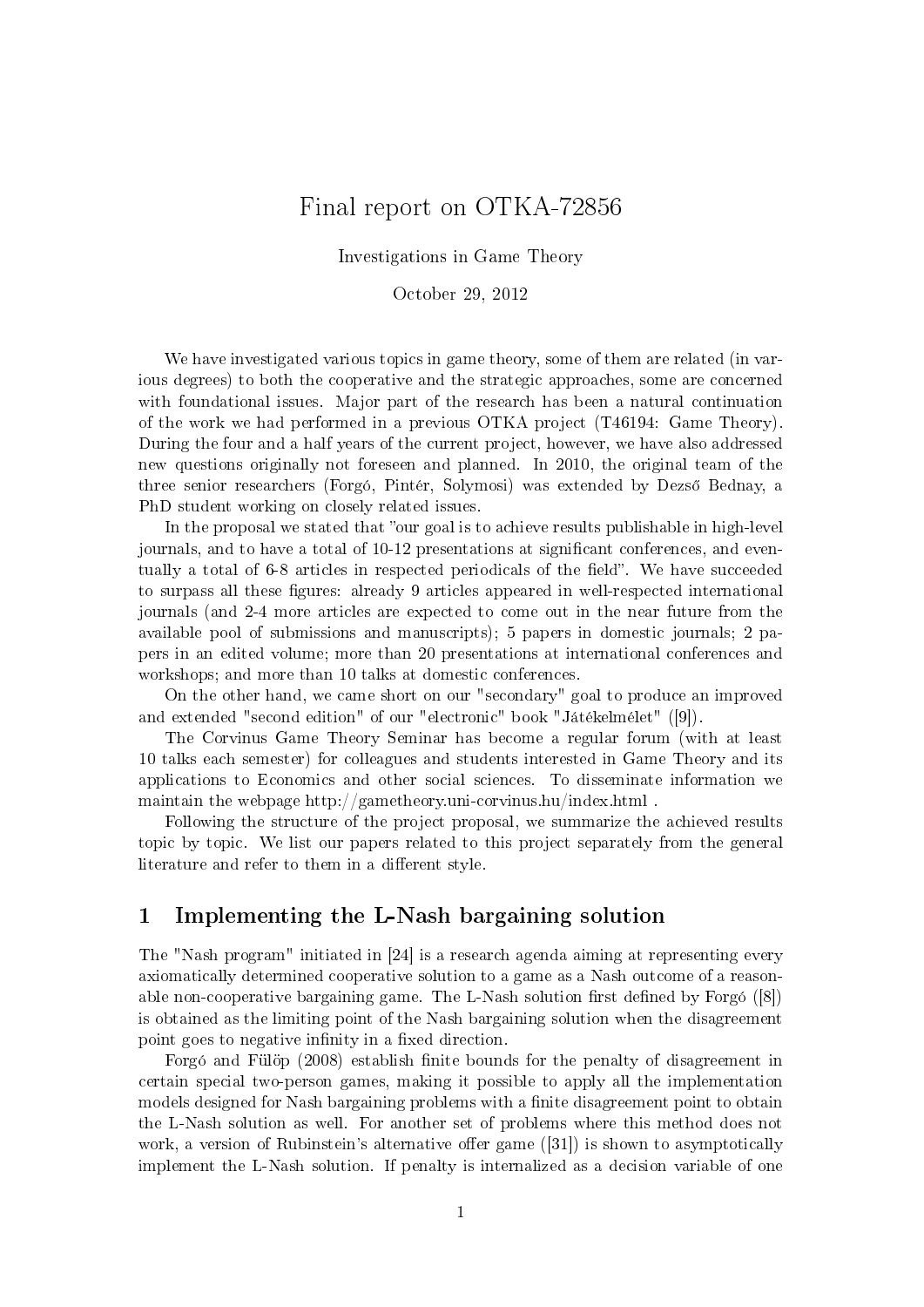of the players, then a modification of Howard's game  $([17])$  also implements the L-Nash solution.

## 2 New protocols for correlated equilibria

It is a long-standing problem in multiperson conflict/cooperation situations (games) how to achieve the best social outcome in equilibrium with indirect methods, that is, by devising pre-game scenarios (protocols) leading as close as possible to the maximum social welfare (measured as the sum of utilities) while agents (players) are driven by self-interest. Correlated equilibrium and its generalizations can do this in many classes of games. The different pre-game scenarios may improve on the achievable social welfare while maintaining the self-enforcing character of equilibrium.

Correlated equilibrium (CE), introduced by Aumann ([2]), is a particular generalization of Nash equilibrium (NE). It has proved to be very useful in several ways. One of them is that it allows to realize, in equilibrium, payoffs strictly better for all players than those of any NE's. Yet, for some classes of games, where intuition would call for solutions that are more in line with conventional wisdom, correlated equilibrium does not help. Moulin and Vial ([23]) provide the first departure from Aumann's protocol of a CE. Their concept, called weak correlated equilibrium (WCE) could provide strictly better pay-offs that can be realized in any CE. There are games, however, where even the WCE protocol does not help in achieving desirable outcomes. During the project other reasonable protocols have been devised which give rise to generalized CE's which may provide better outcomes for each player than any WCE.

Forgó (2010) introduces for  $n$ -person finite games in normal form a new correlation scheme, leading to a special equilibrium called soft correlated equilibrium (SCE). This scheme can lead to Pareto-better outcomes than Moulin and Vial's WCE extension. The informational and interpretational aspects of soft correlated equilibria are discussed in detail. The power of the SCE generalization is illustrated for dichotomous games in general and for some 2-by-2 games (prisoners' dilemma and the game of chicken).

In another paper, Forgó (2011) applies the concept of soft correlated equilibrium for two-person finite games in extensive form with perfect information. Again, this scheme can lead to Pareto-improved outcomes of other correlated equilibria. Computational issues of maximizing a linear function over the set of soft correlated equilibria are considered and a linear-time algorithm in terms of the number of edges in the game tree is given for a special procedure called "subgame perfect optimization".

## 3 Sensitivity of core allocations in assignment markets

Assignment markets are special two-sided markets with indivisible goods and money, where each buyer and seller places a monetary value on each of the objects. Shapley and Shubik  $(33)$  showed that in these markets the set of competitive equilibrium payoffs coincides with the core of the related assignment games. Moreover, there always exist two efficiently computable special core allocations, one is simultaneously the best for all buyers (and the worst for all sellers), the other one is seller-optimal. Several papers (e.g. [18], [5]) address the importance of the minimum equilibrium prices related to the buyer-optimal core allocation in mechanism design for these markets. If, for example, a sealed-bid multi-item auction  $([6])$  is used to determine these prices, the buyers have no incentives to falsify their stated valuations. The sellers, however, can manipulate the process to their benefits, some of them might even realize the full amounts by which they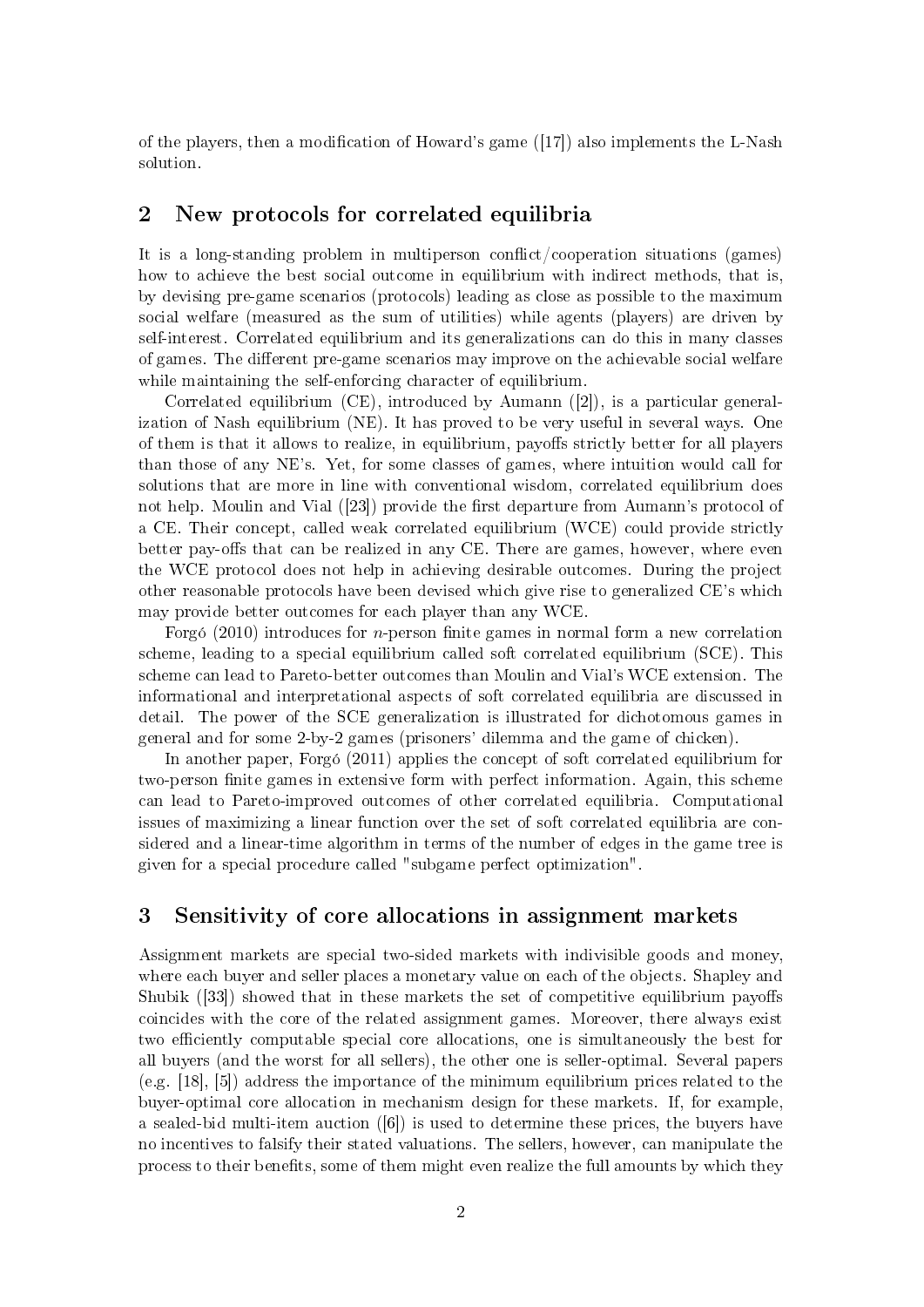falsified their reservation prices. We aimed at investigating the individual manipulability of certain equilibrium price mechanisms in assignment markets, which are related to efficiently computable, well-known core allocations of the corresponding assignment games.

Solymosi  $(2010)$  considers the "fair equilibrium prices"  $([39])$ , i.e. the average of the buyer-optimal and the seller-optimal prices, which are related to the tau-value of the corresponding assignment game  $(26)$ . It is shown that this midpoint is "linewise monotonic", that is, if we change each entry in a row or a column of the profit matrix by the same amount but keep all other entries fixed, the payoff of the corresponding player cannot decrease. Moreover, a sharp upper bound is established for the extent the payo of an agent can increase, if he unilaterally falsifies his stated valuation(s). The proof relies on a new characterization of the buyer-/seller-optimal allocations, which can also be used for their efficient computation.

Solymosi  $(2011)$  proves "linewise monotonicity" for the nucleolus in assignment games and also establishes a sharp upper bound for the extent the payoff of an agent can increase, if he unilaterally falsifies his stated valuation(s). The nucleolus lies in the "lexicographic center" of the core and it is also efficiently computable  $(37)$ . Another kind of monotonicity, "pairwise monotonicity" of the nucleolus is proved in the paper (Solymosi et al., 2012). It means that if we increase one entry in the pairwise profit matrix but keep all other entries fixed, the nucleolus payoff of neither of the two involved players can decrease. The first draft of this paper was prepared during our previous OTKA project, the current revised version contains a simplied (yet not too compact) proof.

Solymosi (2012) discusses the computability of extreme core points in assigment games. It is shown that all extreme points (not just the seller- and buyer-optimal ones) can be determined as the outcome of an efficient lexicographic optimization procedure.

#### 4 Regression games

The question of measuring the "relative importance" of explanatory variables in linear regression models is very important, but has not been settled in the applied statistics mainstream  $([10])$ . The efforts to avoid the ad-hoc nature of stepwise methods, but to maintain the idea that assessing relative importance can be based on the marginal impacts of the explanatory variables along sequences of regressors have lead authors (sometimes unaware of the connection) to suggest metrics which are in fact the Shapley values in suitable coalitional games ([4], [38], [34], [19]).

Pintér ([29]) has already formulated coalitional games which can meaningfully correspond to regression models. He has succeeded in characterizing the Shapley value on this class of games, called regression games, by the potential approach of Hart and Mas-Colell  $([12],[13])$ , and has concluded that the axioms involved make good sense in the given context.

Continuing these investigations, Pintér (2011a) provides another solid theoretical background for the use of the Shapley value in measuring the relative importance of regressor variables. He shows that also Young's axiomatization ([40]) of the Shapley value works on the class of regression games, and provides solid statistical interpretations of the used axioms (efficiency, symmetry, and strong monotonicity). The main task of settling uniqueness (namely, whether or not only the Shapley value satisfies this set of axioms on the class of regression games) turns out to be non-trivial, since the family of regression games is a proper, but neither open nor closed subset (in the Euclidean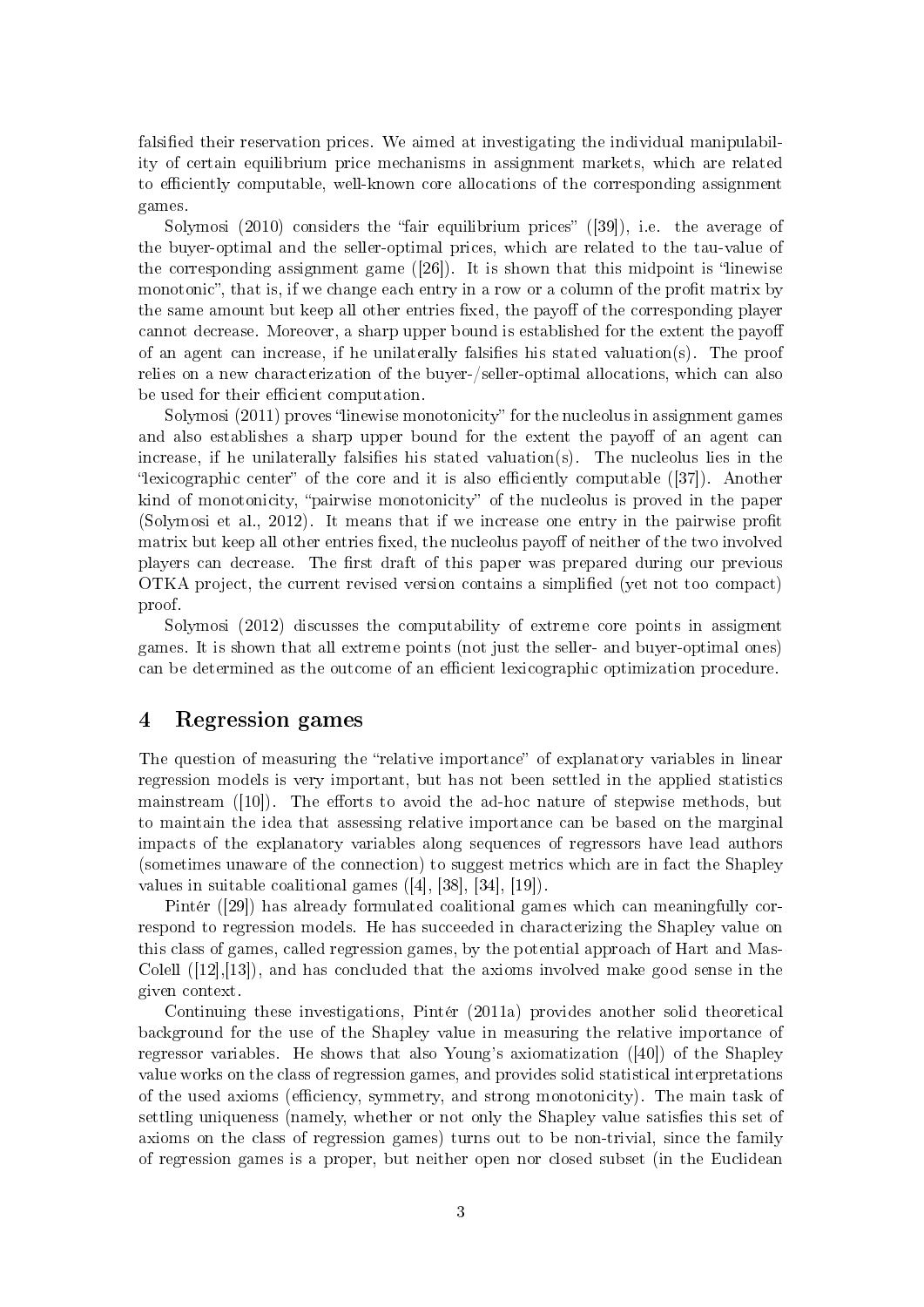metrics) of the class of monotonic games. (The interrelations between the sets of axioms and the structures of their domain had to be studied on a purely game theoretic level, see the separate research topic below).

# 5 On axiomatizations of the Shapley value

Cost or benefit allocation is a tough problem in managerial accounting. It occurs whenever joint overhead costs or the benefits of cooperation have to be allocated to the participating divisions of a firm. The use of coalitional game theory, and especially of the Shapley value because of its marginalistic nature, to such problems was advocated first by Shubik [35]. A "fair" allocation can be obtained by computing the value of an appropriate transferable utility coalitional game, provided the allocation principles relevant to the given problem are captured by the Shapley value. This necessitates to have various characterizations of the Shapley value for various subclasses of games.

In this research topic, Pintér has examined several characterizations of the Shapley value, including the three best known ones: (1) the potential approach of Hart and Mas-Colell [12]; (2) Shapley's [32] original axiomatization improved later by Dubey [7], and by Peleg and Sudhölter [27]; and (3) Young's [40] characterization puried later by Neyman [25]. Pintér (2012) obtains a new proof for Young's characterization of the Shapley value. This new proof makes it possible to show that the given characterization is valid on some further subclasses of transferable utility games not yet discussed in the literature (e.g., the class of regression games, see the topic above).

Pintér (2009) considers several characterizations on sixteen classes of games (essential / (strictly) convex / (strictly) superadditive / (strictly) weakly superadditive / (strictly) monotonic / additive / (strictly) subadditive / (strictly) weakly subadditive / (strictly) concave games) and verifies or falsifies the mentioned characterizations on each of these classes.

Kóczy and Pintér (2011) introduce generalized weighted voting games and investigate axiomatizations of the Shapley value for this class of games. The difference between generalized and ordinary weighted voting games is that in the former some players might be absent. Being absent is not strategic but stochastic, so the generalized weighted voting games are the "mix" of ordinary weighted voting games and the zero games (where too many players are missing, so the legislation cannot work). Based on Young's axiomatization of the Shapley value, the Shapley-Shubik index is characterized on this class of games

Another application of the axiomatization results is to the class of risk allocation games (closely related to exact and totally balanced games). Balog et al. (2010) discuss nancial applications of the Shapley value. In a related paper, Balog et al. (2010) apply the tools of cooperative game theory in finance. They compare some common risk allocation methods and well-known TU cooperative games solutions. The conclusion is that the Shapley value and the nucleolus perform better then the other risk allocation methods.

#### 6 Reasonable universal complete type space

The universal type space in a fixed category of type spaces is a type space  $(1)$  which is in the given category, and (2) into which every type space in the given category can be mapped in a unique way. A type space is complete, if every relevant hierarchy of beliefs is a type in that space. The existence of a purely measurable universal type space was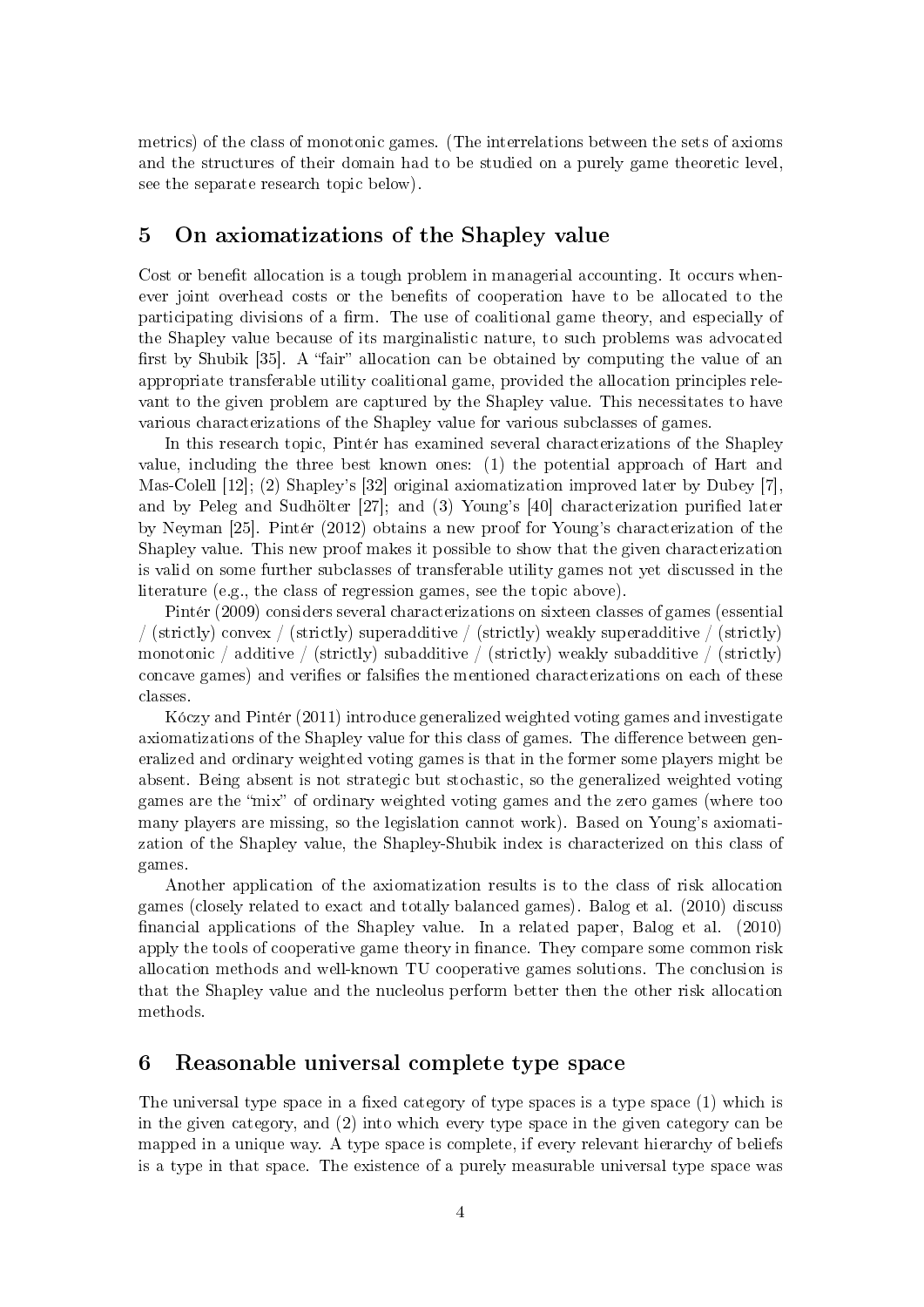proved by Heifetz and Samet [15]. The same authors, however, gave an example ([16]) which demonstrates that a purely measurable universal type space is not complete in the sense of coherency. On the other hand, several papers  $([22], [3], [14], [21], [28])$  use compact regular probability measures and obtain, in this stricter sense, complete type spaces. These type spaces, however, are neither purely measurable nor universal in the category used by Heifetz and Samet in [15].

In this research topic Pintér has examined the existence of a universal complete type space in a category of type spaces which is "reasonable" in the sense that it somehow takes into account the players' cognitive abilities. This requirement becomes clear if one compares the categories of topological type spaces (see e.g. [14]) to the categories of purely measurable type spaces (see [15]). The concept of measurability itself is closer to the cognitive constraints of human beings than that of topology.

Pintér (2010a) constructs a counterexample, which shows that the Harsanyi program does not work in topological type spaces, therefore no universal topological type space exists.

Pintér (2010b) proves the existence of an inverse limit of an inverse system of measure spaces in a special case. This result gives the mathematical foundation of a positive result on measurable type spaces. Combined with results of Heifetz and Samet ([15]) and of Meier ([20]), these results imply that the Harsanyi program works in the purely measurable framework.

#### 7 Other results

In this section we summarize the results achieved during this project but which were originally not proposed.

Bednay (2012a) characterizes all von Neumann – Morgenstern stable sets in assignment games with one seller and many buyers as those sets of imputations which are the graphs of a certain type of continuous and monotone functions. The standards of behavior encompassed by the various stable sets can then naturally be interpreted as possible outcomes of well-known auction procedures when groups of buyers may form bidding rings. It is also shown that the union of all stable sets can be described as the union of convex polytopes all of whose vertices are marginal contribution payoff vectors. Consequently, each stable set is contained in the Weber set. The Shapley value, however, typically falls outside the union of all stable sets.

Bednay (2012b) considers stable sets from a bargaining perspective. The stable set of a cooperative game is a set of imputations that satisfies the internal- and external stability properties. Harsanyi  $([11])$  criticised this concept because it neglects the effect of indirect dominance. He introduced the class of absolutely stable games in which indirect dominance is irrelevant. He showed that in this class we can get a stable set as the fixed point of an equilibrium strategy profile in a bargaining game. In the class of assignment games (which is not the subset of absolutely stable games) the same results are obtained: a bargaining game is defined in which the fixed points of the equilibrium strategy profiles are stable sets, and vice versa, we can get every stable set as the set of xed points.

Csóka et al. (2011) introduce the notion of exactness for non-transferable utility (NTU) games and relate it to various notions of convexity known for NTU games. The conclusion is that except cardinal convexity, all other considered notions of convexity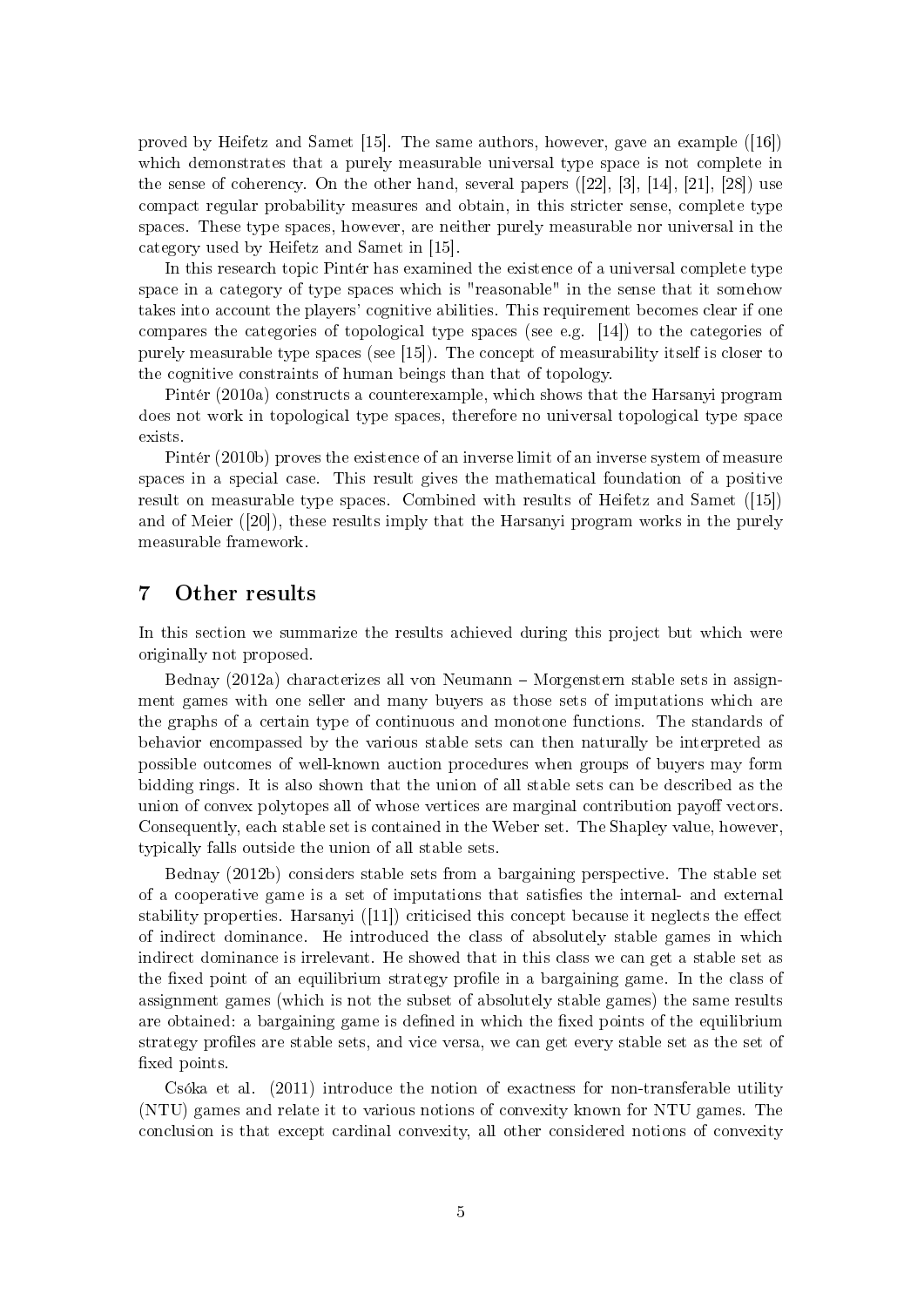(e.g., ordinal, coalition merge, individual merge, and marginal convexity) imply exactness.

Pintér (2011b) considers TU games with infinite many players and generalizes to this setting the concepts of the core and of balancedness. He extends the classical Bondareva-Shapley theorem by showing that the core of a TU game with arbitrary many players is not empty if and only if the game is balanced. This result is obtained by applying a new purely algebraic strong duality theorem.

## Papers related to OTKA-72856

- 1. Balog D, Bátyi TL, Csóka P, Pintér M (2011): Tőkeallokációs módszerek és tulajdonságaik a gyakorlatban (Risk allocation methods and their properties in practice). Közgazdasági Szemle, LVIII: 619-632.
- 2. Balog D, Csóka P, Pintér M (2010): Tőkeallokáció nem likvid portfoliók esetén. Hitelintézeti Szemle, 9: 604-616.
- 3. Bednay D (2012a): Stable sets in one-seller assignment games. Annals of Operations Research (forthcoming).
- 4. Bednay D (2012b): Alkuegyensúlyok és stabil halmazok. In: Solymosi T Temesi J (eds): Egyensúly és optimum, Tanulmányok Forgó Ferenc 70. születésnapjára. Aula Kiadó, Budapest, pp. 3-12.
- 5. Csóka P, Kóczy ÁL, Pintér M, Herings J-J (2011): Convex and exact games with non-transferable utility. European Journal of Operational Research, 209, 57-62.
- 6. Forgó F, Fülöp J (2008): On the implementation of the L-Nash bargaining solution in two-person bargaining games. Central European Journal of Operations Research, 16: 359-378.
- 7. Forgó F (2010): A generalization of correlated equilibrium: A new protocol. Mathematical Social Sciences, 60(3): 186-190.
- 8. Forgó F (2011): Generalized correlated equilibrium for two-person games in extensive form with perfect information. Central European Journal of Operations Research, 19 (2): 201-213.
- 9. Kóczy ÁL, Pintér M (2011): Az ellenzék ereje általánosított súlyozott szavazási játékok (The power of opposition generalized weighted voting games). Közgazdasági Szemle, LVIII: 543-551.
- 10. Pintér M (2009): A Shapley-érték axiomatizálásai (Axiomatizations of the Shapley value). Alkalmazott Matematikai Lapok, 26: 289-315.
- 11. Pintér M (2010a): The non-existence of a universal topological type space. Journal of Mathematical Economics, 46: 223-229.
- 12. Pintér M (2010b): The existence of an inverse limit of an inverse system of measure spaces - A purely measurable case. Acta Mathematica Hungarica, 126: 65-77.
- 13. Pintér M (2011a): Regression games. Annals of Operations Research, 186: 263- 274.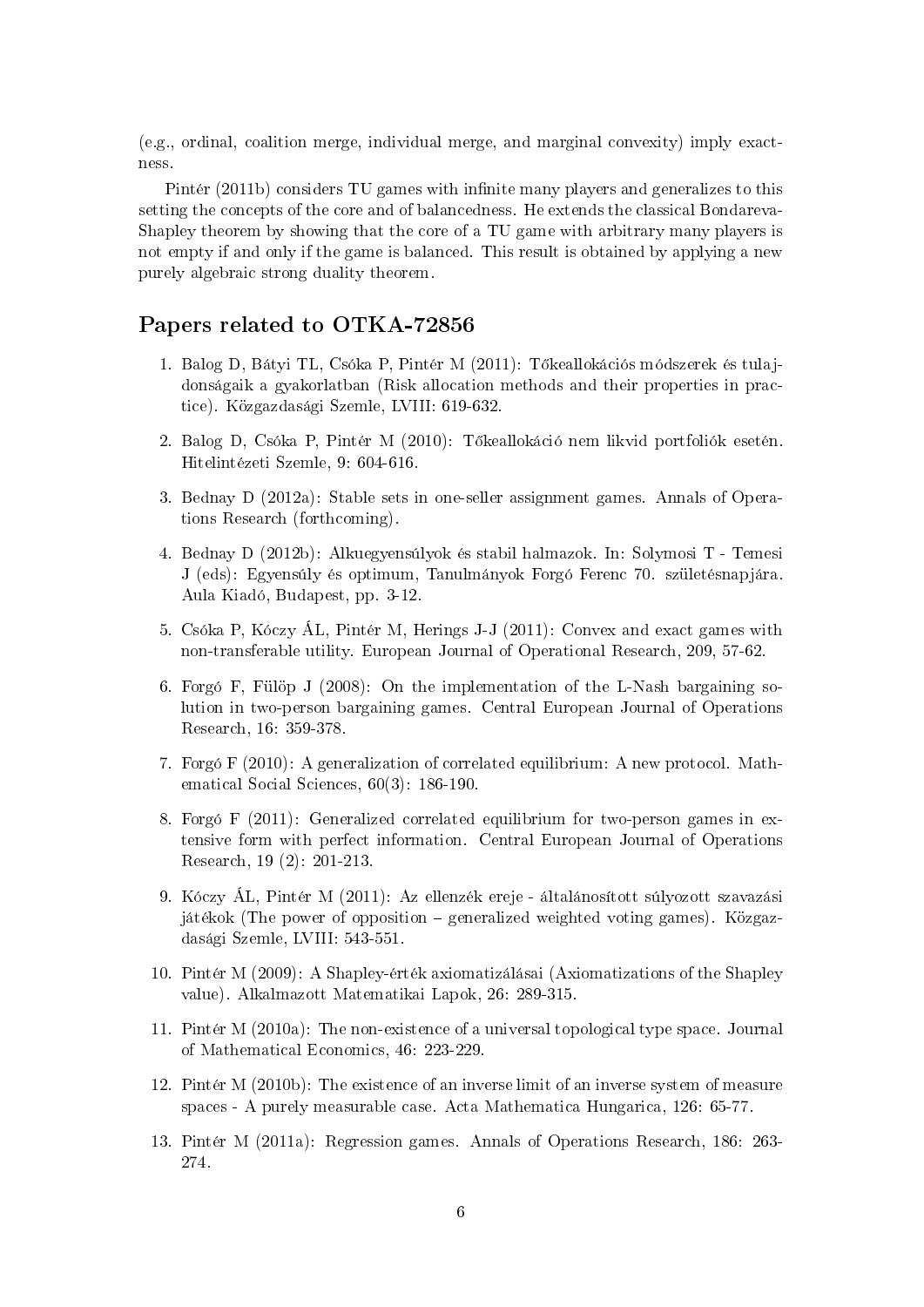- 14. Pintér M (2011b): Algebraic duality theorems for infinite LP problems. Linear Algebra and its Applications, 434, 688-693.
- 15. Pintér M (2012): Young's axiomatization of the Shapley value a new proof (version 3) (working paper). http://arxiv.org/abs/0805.2797v3
- 16. Solymosi T (2010): Sensitivity of fair equilibrium prices in assignment markets (manuscript).
- 17. Solymosi T (2011): Sensitivity of the nucleolus in assignment games (manuscript).
- 18. Solymosi T (2012): Lexikograkus allokációk a hozzárendelési játékokban. In: Solymosi T - Temesi J (eds): Egyensúly és optimum, Tanulmányok Forgó Ferenc 70. születésnapjára. Aula Kiadó, Budapest, pp. 33-48.
- 19. Solymosi T, Brugueras J, Raghavan TES (2012): Pairwise monotonicity of the nucleolus in assignment games (manuscript).

#### References

- [1] Aumann RJ (1974): Subjectivity and correlation in randomized strategies. Journal of Mathematical Economics, 1: 67-96.
- [2] Brandenburger A, Dekel E (1993): Hierarchies of beliefs and common knowledge. Journal of Economic Theory, 59: 189-198.
- [3] Chevan A, Sutherland M (1991): Hierarchical Partitioning. The American Statistician, 45: 90-96.
- [4] Demange G, Gale D (1985): The strategy structure of two-sided matching markets. Econometrica, 53: 873-888.
- [5] Demange G, Gale D, Sotomayor M (1986): Multi-item auctions. Journal of Political Economy, 94: 863-872.
- [6] Dubey P (1975): On the uniqueness of the Shapley value. International Journal of Game Theory, 4: 131-139.
- [7] Forgó F (1983): A game theoretic approach for multicriteria decision making. In: Wierzbicky J (ed): Interactive Decisions in Lecture Notes in Economics and Mathematical Systems, 229. Springer Verlag, Berlin, 1-15.
- [8] Forgó F, Pintér M, Simonovits A, Solymosi T: Játékelmélet (elektronikus jegyzet), (Game Theory, electronic lecture notes, in Hungarian). http://www.unicorvinus.hu/opkut/tantargyak/jatekelmelet.html
- [9] Grömping U (2007): Estimators of Relative Importance in Linear Regression Based on Variance Decomposition. The American Statistician, 61: 139-146.
- [10] Harsányi J (1974): An equilibrium-point interpretation of stable sets and a proposed alternative definition. Management Science 20: 1472-1495.
- [11] Hart S, Mas-Colell A (1988): The Potential of the Shapley Value. In: The Shapley Value, Alvin E. Roth (ed), Cambridge University Press (1988), 127-137.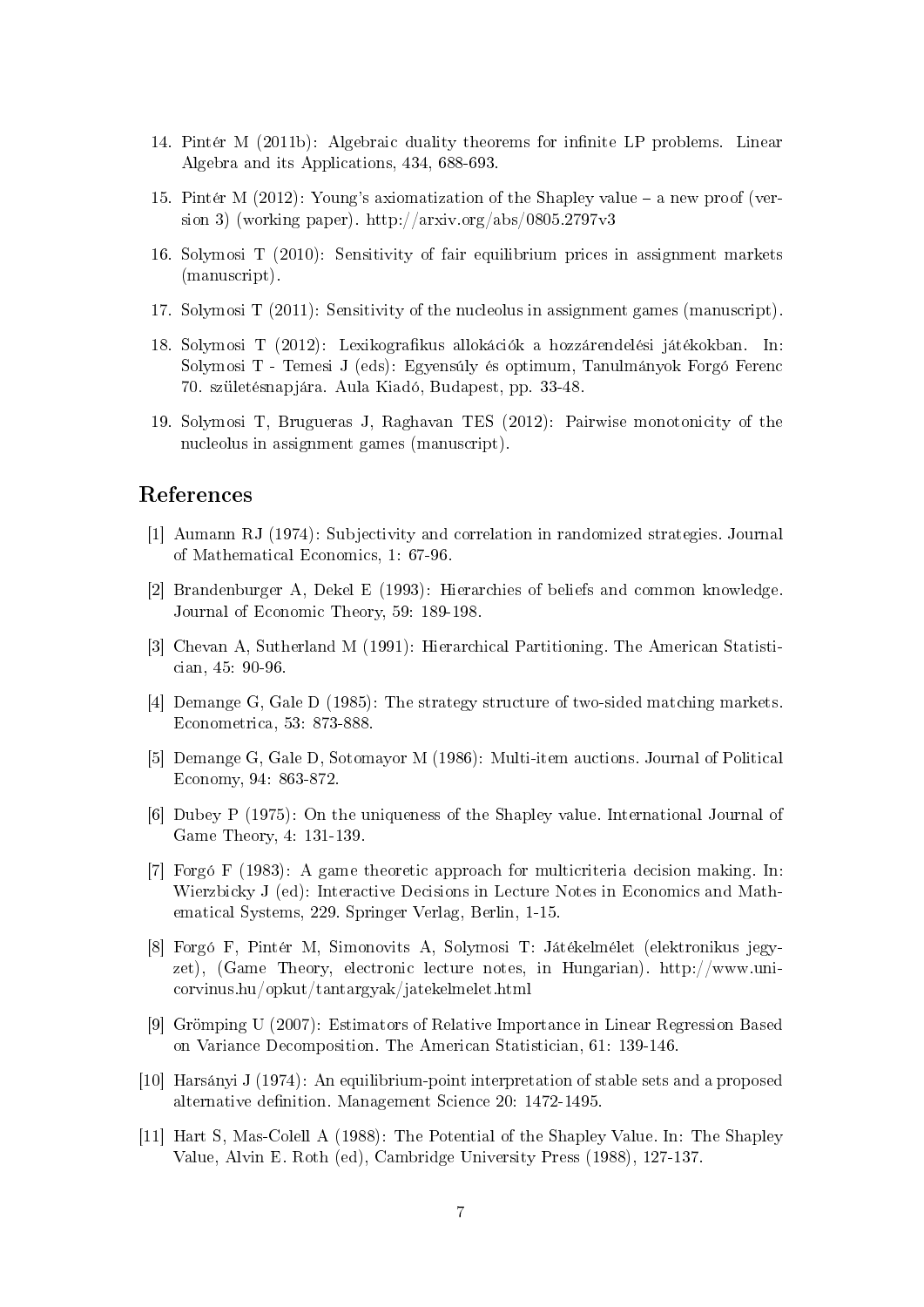- [12] Hart S, Mas-Colell A (1989): Potential, value, and consistency. Econometrica, 57: 589-614.
- [13] Heifetz A (1993): The bayesian formulation of incomplete information the noncompact case. International Journal of Game Theory, 21: 329-338.
- [14] Heifetz A, Samet D (1998): Topology-free typology of beliefs. Journal of Economic Theory, 82: 324-341.
- [15] Heifetz A, Samet D (1999): Coherent beliefs are not always types. Journal of Mathematical Economics, 32: 475-488.
- [16] Howard JV (1992): A social choice rule and its implementation in perfect equilibrium. Journal of Economic Theory, 56: 142-159.
- [17] Leonard HB (1983): Elicitation of honest preferences for the assignment of individuals to positions. Journal of Political Economy, 91: 461-479.
- [18] Lipovetsky S, Conklin M (2001): Analysis of Regression in Game Theory Approach. Applied Stochastic Models in Business and Industry, 17: 319-330.
- [19] Meier M (2001) An innitary probability logic for type spaces. CORE Discussion paper No. 0161.
- [20] Mertens JF, Sorin S, Zamir S (1994): Repeated games, part A. CORE Discussion Paper No. 9420.
- [21] Mertens JF, Zamir S (1985): Formulations of bayesian analysis for games with incomplete informations. International Journal of Game Theory, 14: 1-29.
- [22] Moulin H, Vial J-P (1978): Strategically zero-sum games: The class whose completely mixed equilibria cannot be improved upon. International Journal of Game Theory, 7: 201-221.
- [23] Nash JF Jr. (1953): Two-person cooperative games. Econometrica, 21: 128-140.
- [24] Neyman A (1989): Uniqueness of the Shapley value. Games and Economic Behavior, 1: 116-118.
- [25] Núñez M, Rafels C (2002): The assignment game: the  $\tau$ -value. International Journal of Game Theory, 31: 411-422.
- [26] Peleg B, Sudhölter P (2003): Introduction to the Theory of Cooperative Games. Kluwer Academic Publishers, Boston/Dordrecht/London.
- [27] Pintér M (2005): Type space on a purely measurable parameter space. Economic Theory, 26: 129-139.
- [28] Pintér M (2007): Regressziós játékok. (Regression games, in Hungarian) Szigma, XXXVIII (3-4): 131-148.
- [29] Pour-El MB, Richards JI (1989): Computability in Analysis and Physics, Springer-Verlag.
- [30] Rubinstein A (1982): Perfect equilibrium in a bargaining model. Econometrica, 50: 97-109.